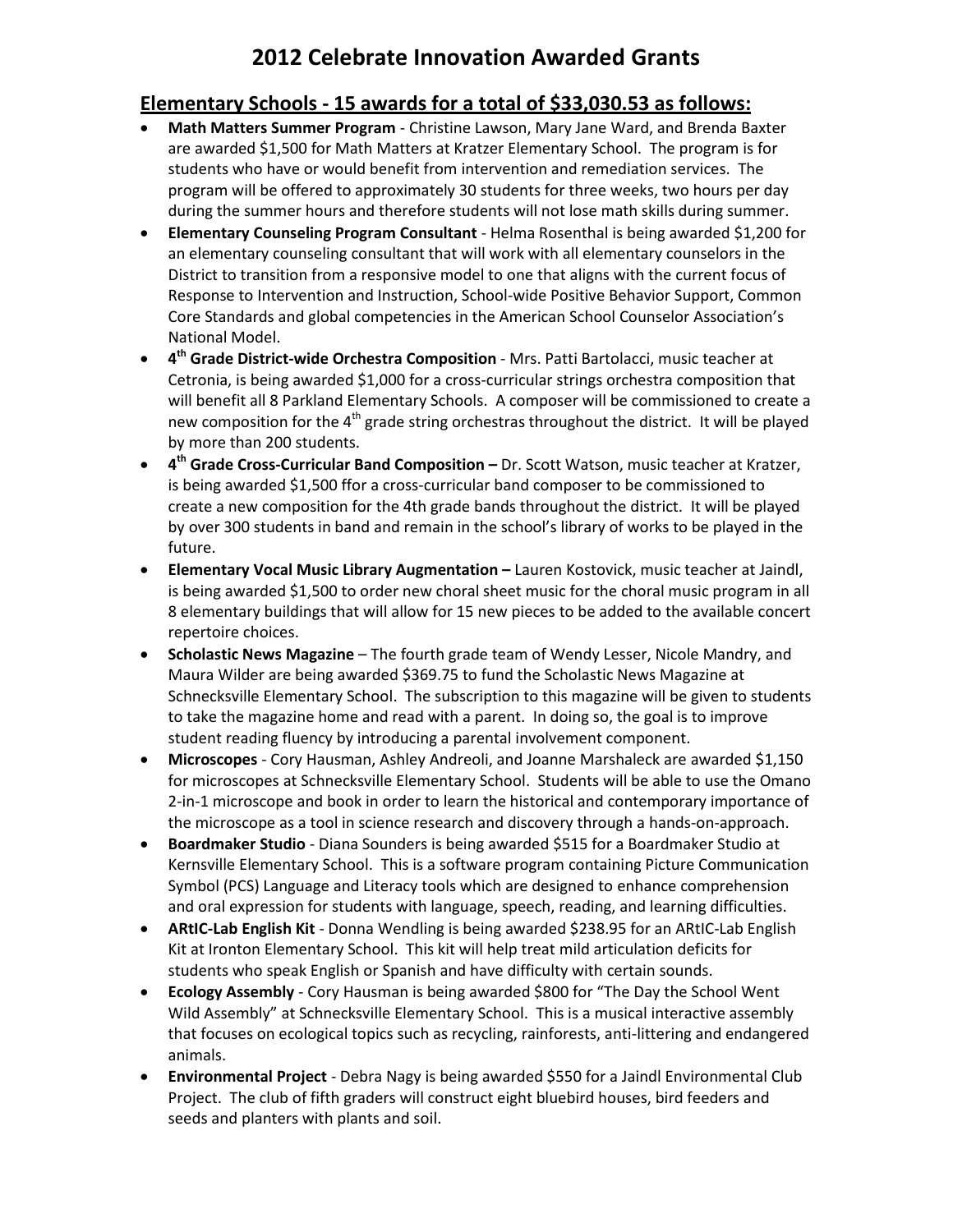- **Rotating Art Project** Nancy Nahrgang and the entire K-5 art department is being awarded \$1,500 for materials to continue the Parkland Administration Center Rotating Art Collection exhibit that was cut from the 2012-13 school budget.
- **District-wide Elementary Achieve 3000 Software** Louise Fick is being awarded \$8,800 to purchase Achieve 3000 software, a web-based program that can provide passages and activities that are matched to a student's reading level. This program will also extend reading opportunities and engage students with advanced level activities and provide supplemental materials for the new LEAD 21 reading program.
- **Veteran's Day Project** Judy Kelly and Karen Brokate are being awarded \$1,016.71 for a Veteran's Day project at Fred J. Jaindl Elementary School. This project includes the opportunity for students to learn about community workers, famous Americans, letter writing, interviewing skills, and how to write reports. The culminating project allows Veterans across the community to be touched by being honored by k-5 students at Jaindl.
- **Differentiated Readers for Lead 21** Elementary Reading Specialists in all 8 elementary buildings are being awarded \$11,390 for *Lead 21: Differentiating Reading in the 21st Century* supporting materials for a new program that incorporates literacy, equity, acceleration, and differentiation in order for students to be successful  $21<sup>st</sup>$  century learners.

#### **Middle Schools –12 awards for a total of \$12,701.72**

- Jazz Education Jude Sandt, OMS Band teacher, is being awarded \$1,480.61 that will allow participation in three jazz competitions and the purchase of a guitar amp and metronome. The Jazz Band is a 65 member extra-curricular auditioned ensemble open to 6-8 graders at OMS.
- **Classroom Performance System** Stephen Ott, 6<sup>th</sup> grade teacher at OMS, is being awarded \$1,500 for a Classroom Performance System (CPS). CPS reinforces curriculum taught in the classroom and will increase the use of technology on a daily basis. He plans to share this  $3^{rd}$ building technology set with fellow teachers.
- **X-Box Gets Students Moving** Noel Mahmood, 7<sup>th</sup> grade science teacher at SMS, is being awarded \$630 for Kinect for X-Box. The Kinect will be used for lessons in biology, chemistry, physics, zoology, physiology and more by allowing students to have hands on activities.
- **Math Whiteboards** Elsa Benincasa, OMS 7<sup>th</sup> grade learning support, is being awarded \$42.39 for 24 Math Whiteboards. The whiteboards are used daily for math lessons and will provide the teacher with immediate feedback and monitor comprehension of skills.
- **Chinese Movement Arts** Suzanne Nelson, 6<sup>th</sup> grade teacher at SMS, is being awarded \$300 to pay the teaching fee of guest teacher who will give studetns a brief overview of how the movement arts of tai chi, kung fu, and chi kung were developed as well as the tie to Daoism. The  $6<sup>th</sup>$  grade curriculum contains two large sections on Ancient China with emphasis on historical, social, religious and cultural aspects of this very important player in today's world economy. .
- **Enriching Earth's Structure** Kathryn Best, Barry Kushner, and Karen Lauser, 6<sup>th</sup> grade science teachers at OMS, are awarded \$663 for materials that allow the identification of the different classifications of rocks, its properties, and a hands-on experience to learn about rocks.
- **Web-based Subscriptions** Angela Bachert, Donna Bazos, Karen Ceh, and Tammy Snyder, OMS Information Technology teachers, are awarded \$247.80 for upgraded subscriptions to Voki.com, EnchantedLearning.com, and Screencast-O-Matic.com These web based applications have been used in the past curriculum however, they have had limitations due to the current use of "free" versions.
- **Windows to Orefield's Outdoor Discovery Site (W.O.O.D.S.) -** Diane Haberstroh, 7th grade science teacher, is being awarded \$1,467 to create a "SPARK" in the W.O.O.D.S. She will purchase a class set of SPARKS - hand held portable computers that enables science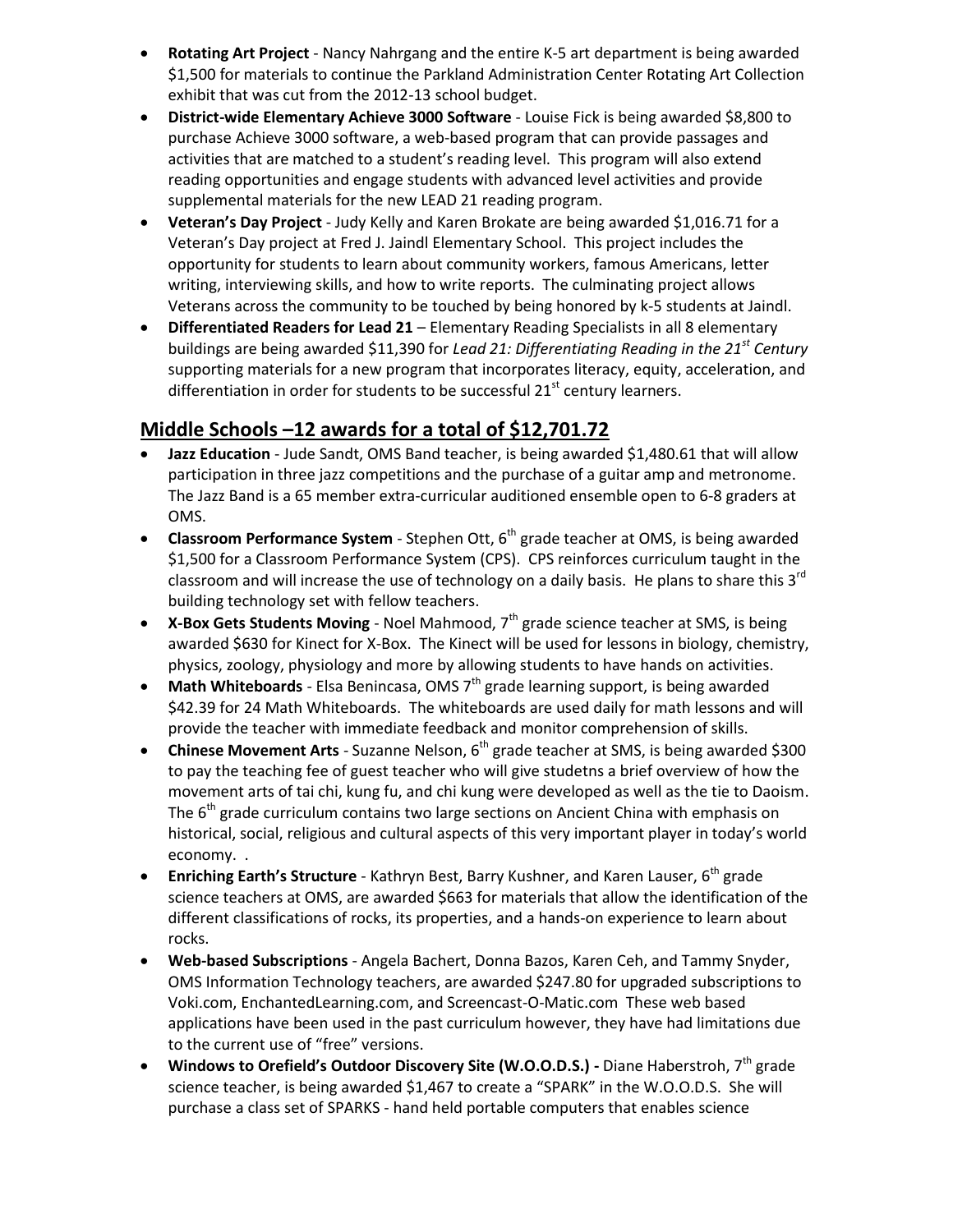discovery. This program uses the latest technological advances in science in cooperation with the use of an outdoor, Parkland owned, educational site.

- **Crossroads of Tomorrow** Paul Stewart, Kiel Eckhoff, & Bonnie Bortz of the OMS Physical Education Department are awarded \$3,286 for "Crossroads of Tomorrow"  $8<sup>th</sup>$  grade culmination day. This day, filled with activities and challenges, will provide an opportunity for students from OMS and SMS eighth grade to culminate their middle school experience and develop friendships as the incoming freshman class of PHS.
- **Multimedia Integration in World Language** Carlos Montes, 8<sup>th</sup> grade OMS World Language teacher, is being awarded \$1,228.77 to purchase headsets that will allow students to read and record their voice in Spanish through the use of Audio-Microphone Headsets. Students will create a Flip e-book about their family, friends, pets, and favorite things using the vocabulary in Spanish I. They will also present their book interactively on a Smartboard.
- **Mosaic Mural** Kristi Robbins, OMS art teacher, is being awarded \$1,500 for materials the complete a *Dr. Martin Luther King Jr. Spirit of Hope Mural*. The after school art mural program is open to any student in the middle school. The last five years, students have been working on a mural that is scheduled for installation on Martin Luther King Jr. Blvd.
- **Engineering our Future** Robert DiGiacomo and Darren Drawuschak are awarded \$356.15 to purchase a new router which is essential to manufacturing a new project - Chinese Checkers. The second router station will also help students in completing their projects in a timely fashion and allow for more individualized lessons between the teachers and students.

#### **Parkland High School - 16 awards for a total of \$17,808.65**

- **Spanish Dance Theatre** Julie Wood, 7-12<sup>th</sup> grade Spanish teacher, is being awarded \$1,000 to bring the Alborada Spanish Dance Theatre to Parkland. This presentation will help students learn Spanish culture, history, and language and bring it to life in a visual manor. The assembly would be viewed by a possible 1,000 students (middle and high school).
- **Foreign Language Conference** Kellie O'Donnell, PHS world language teacher, is being awarded \$810 that will allow 3 teachers to attend the National American Council for the Teaching of Foreign Languages conference in Philadelphia next year to learn the newest research on language acquisition, teaching techniques, assessments, technology, etc.
- **Campus Beautification** Vince Fugazzotto, biology teacher, is being awarded \$550 for a Campus Beautification Project. This project allows students to plant flower baskets that hang on the outside of PHS while learning about plants.
- **Rotating Art Project** Richard Shemonsky and the entire 6-12 art department is being awarded \$1,500 for materials to continue the Parkland Administration Center Rotating Art Collection exhibit that was cut from the 2012-13 school budget.
- **Kindling the Math Spirit** Terri M. Plattner, 9<sup>th</sup> grade math teacher, is being awarded \$1,393 to purchase 7 Kindle Fires that will allow her to differentiate instruction with her students and pilot a Bring Your Own Device program in her classroom and move towards a paperless classroom initiative.
- Kindling the Math Spirit Christy Keating, 9<sup>th</sup> and 10<sup>th</sup> grade math teacher, is being awarded \$1,393 to purchase 7 Kindle Fires that will allow her to differentiate instruction with her students and pilot a Bring Your Own Device program in her classroom and move towards a paperless classroom initiative.
- **Indoor Percussion** Dr. Christopher Johnson is being awarded \$1,000 to pay for supplies for the PHS Indoor Percussion Ensemble including drum sticks, mallets, drum heads, and repair costs for the instruments.
- **Scientific Calculators** Kristin Meeker and the PHS math department is being awarded \$1080 to purchase a replenishment stock of scientific calculators that help ensure consistency of equipment across the math curriculum.